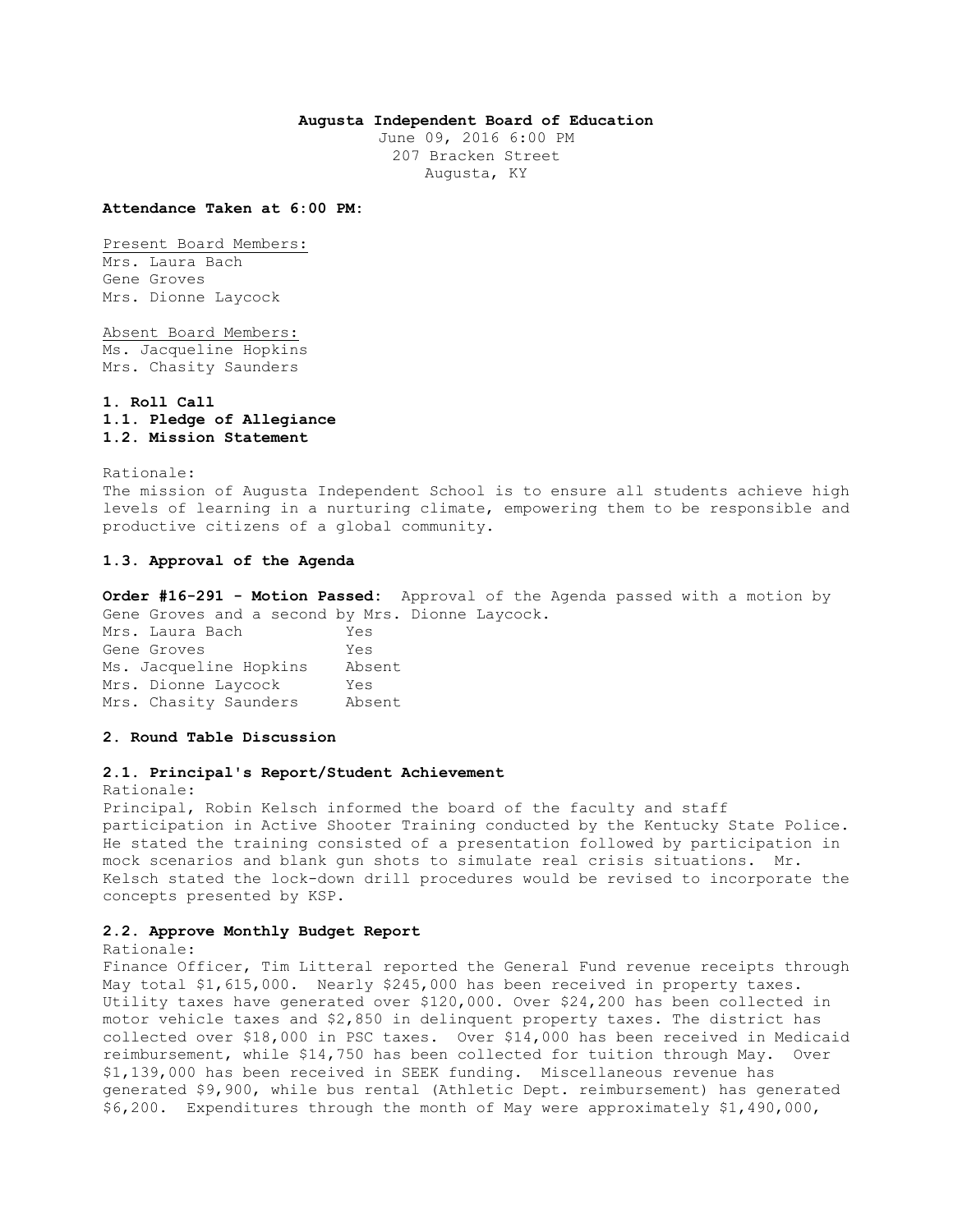about \$18,000 less than through the same period last year. Receipts exceed expenditures by approximately \$125,000 through May. Through May, the fitness center has collected \$1,880 in revenue for the year. Expenses sit at \$3,515. Through May 31st, the fitness center has lost \$1,715. Board members were in agreement to close the fitness center effective July 1st, 2016 and seek volunteers to re-open the center. The school budget has expended approximately \$24,200 YTD, with one month remaining. Copy machine and printing costs account for \$8,200. General supply expenses total \$5,100. The school has expended \$3,000 on professional services, \$2,300 in furniture and fixtures, \$2,100 in dues and fees, and \$1,600 on technology equipment. Maintenance budget expenses totaled \$193,000 through May. Expenses include \$70,000 in utility and service expenses, \$68,600 for salaries and benefits, \$28,000 for property insurance, \$10,900 in general supplies, \$5,900 in maintenance repairs, \$5,300 in professional services, \$3,300 on machinery/furniture, and \$810 on snow removal. 79% of the maintenance budget has been expended. The transportation budget through May indicates costs are at \$69,700. \$39,100 has been expended on salaries and benefits, \$8,100 has been spent on diesel fuel, \$7,000 on two buses, \$6,600 on repair parts and maintenance, \$5,200 on fleet insurance, and \$1,250 on professional services/drug testing/rental fees. 66% of the transportation budget has been utilized. Special Revenue Grant funding is on target with regards to the budget. Food service receipts total \$152,000 through May. \$24,500 has been generated locally, \$2,200 has been received from state funding sources, while nearly \$125,500 has been received from the NSLP. Receipts are down \$33,000 from the same period last year. Expenditures YTD total \$160,500, with \$60,000 towards salaries and benefits and nearly \$101,000 on supplies and services. Expenditures are about \$4,000 higher through the same period last year, and expenditures currently exceed revenues for the year by \$8,000. The current food service balance is \$8,800.

**Order #16-292 - Motion Passed:** Passed with a motion by Mrs. Dionne Laycock and

| a second by Gene Groves. |        |
|--------------------------|--------|
| Mrs. Laura Bach          | Yes    |
| Gene Groves              | Yes    |
| Ms. Jacqueline Hopkins   | Absent |
| Mrs. Dionne Laycock      | Yes    |
| Mrs. Chasity Saunders    | Absent |

### **2.3. Approve Facilities Update**

#### Rationale:

The Energy Management Report on energy consumption through the April billing period indicated the district had a reduction in energy consumption of 24,973 kBTU (13.5%) and avoided approximately \$793 in energy charges. Through April-YTD, the district has reduced our energy consumption by 490,357 kBTU (17%), avoiding approximately \$9,070 in energy charges. So far through the April-YTD, the district has used 78,996 (\$7,031) fewer kilowatt-hours (kWh) and 2,146 (\$2,039) fewer hundreds of cubic feet (CCF) of natural gas, as compared to our historical averages.

Attached is a copy of the weather data for Bracken County. It helps to explain why utility bills are higher or lower in some months as compared to the same months in previous years. Monthly Maintenance:

Smoke alarms replaced in band room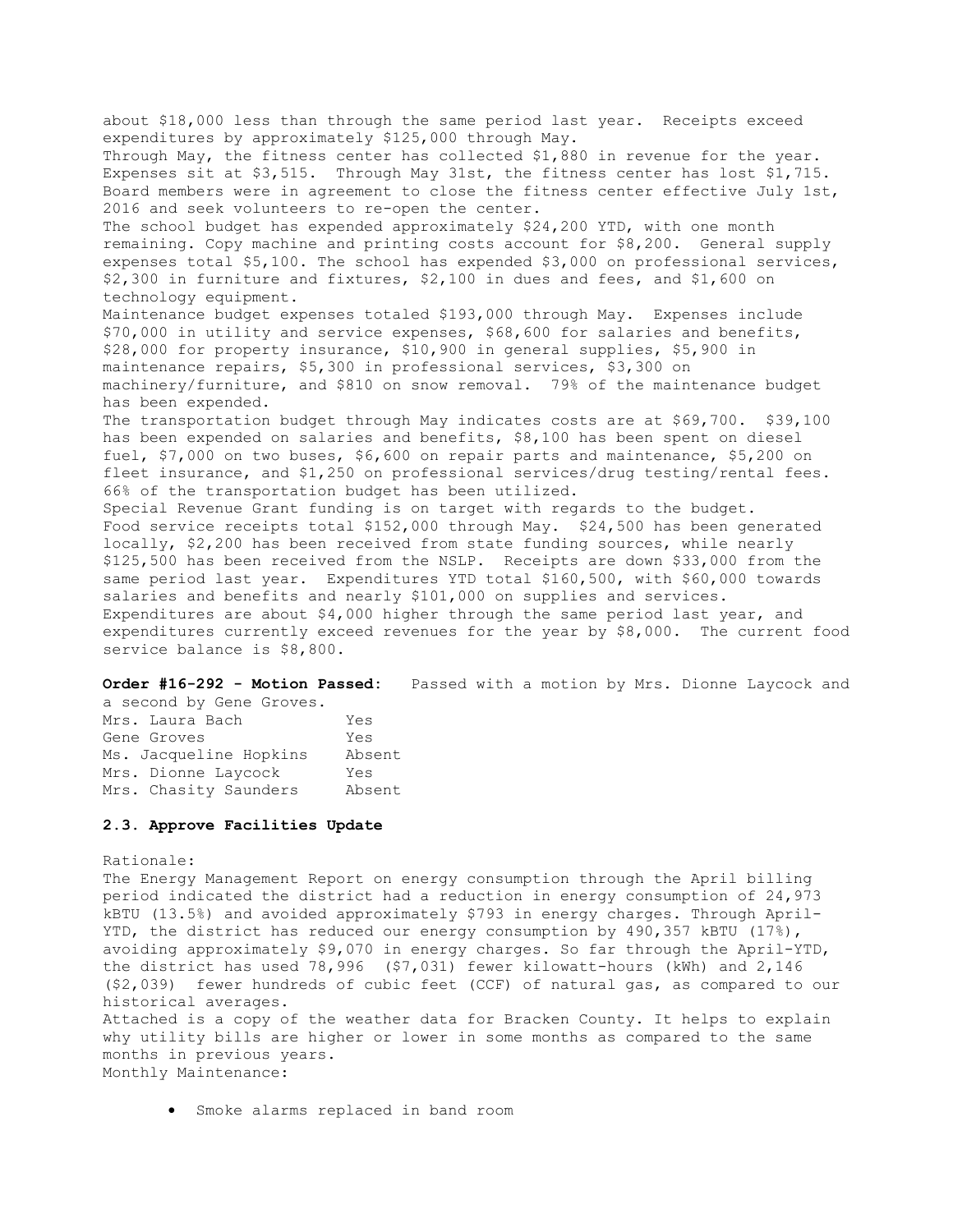- **•** Steam table repaired in cafeteria
- Bell tower and clock tower cleaned of pigeon guano and pressure washed
- Floor in clock tower replaced (Refer to pictures)
- Tree removed on Bracken Street side of building

Maintenance Needs:

- Floor in bell tower needs replaced with rubber roof (Refer to picture of holes in red metal).
- Masonry work needed on the bell tower.
- Trees on Bracken Street side of building are dying from Ash borer. It's been recommended they be cut and replaced with Bradford Pear trees.
- Carpet needs replaced with tile in 3rd grade classroom

Principal Kelsch reviewed planned summer maintenance priorities.

Superintendent McCane stated the bell tower floor and masonry work were priorities and repairs were needed quickly according to architect, Craig Aossey. She stated the tree removal and classroom floor tile would be on hold until the district received an estimate for the costs of the bell tower floor and masonry work.

Construction Renovation Update:

Front porch and bell tower metal work nearing completion by R.J. Construction. They have been informed there is still leakage on the wall in the gymnasium. Trace Creek Construction is in the process of replacing the interior doors. Currently, most door frames have been removed and the new metal door frames installed.

**Order #16-293 - Motion Passed:** Approve Facilities Report passed with a motion by Gene Groves and a second by Mrs. Dionne Laycock.

| Mrs. Laura Bach        | Yes    |
|------------------------|--------|
| Gene Groves            | Yes    |
| Ms. Jacqueline Hopkins | Absent |
| Mrs. Dionne Laycock    | Yes    |
| Mrs. Chasity Saunders  | Absent |

## **2.4. District Property (Bells and Interior Doors)**

# Rationale:

Board members discussed what to do with the two bells and old interior doors (Refer to pictures of two bells located in the bell tower) Superintendent McCane informed the board according to architect, Craig Aossey the bells are expensive and collectible. However, the difficulty would be getting them down from the bell tower without removing some of the brick. It would require opening up two arches into one large opening which would be dangerous and costly. Furthermore, this would require structural shoring three stories in the air and a restoration mason to rebuild the structural wall after the removal. Also, a very large crane would be required. The lifts currently being used for the renovations would tip over from the weight of the bell. The sale of the bell may be profitable, but the process of removal, engineering and the state surplus process of selling it would be a significant cost to consider in offsetting the profit.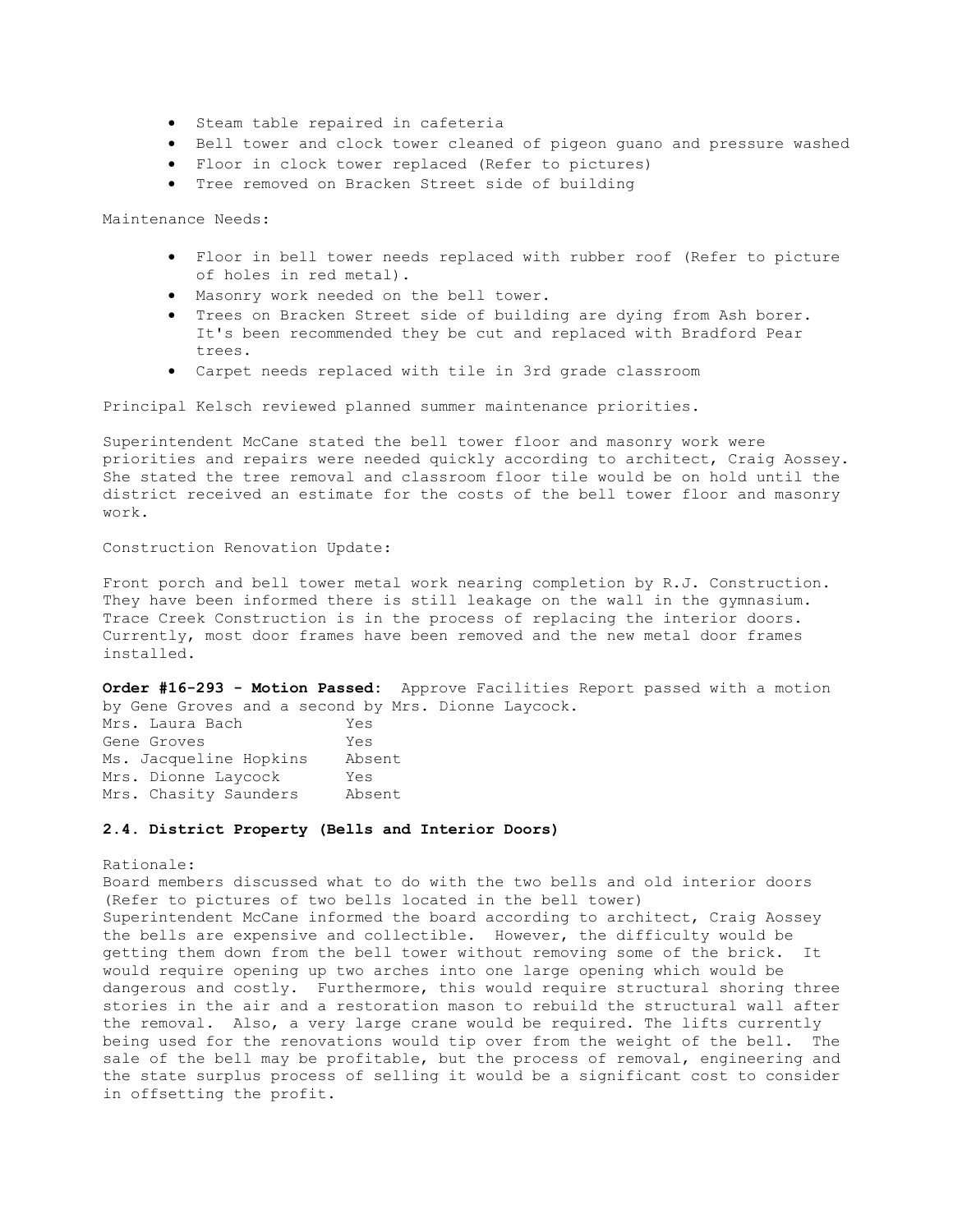Board members were in agreement for the bells to remain in the tower and authorized Superintendent McCane to proceed with selling the interior doors. Faculty members wanting their doors could do so and make a donation to the Augusta Independent Education Foundation, Inc.

### **2.5. Approve 2016-2017 Tuition Rates**

Rationale:

 \$700 per year for one student \$500 for second student \$300 for third student \$1,500 for family of three or more children

**Order #16-294 - Motion Passed:** Approve 2016-2017 Tuition Rates passed with a motion by Mrs. Dionne Laycock and a second by Gene Groves. Mrs. Laura Bach Yes Gene Groves Yes Ms. Jacqueline Hopkins Absent Mrs. Dionne Laycock Yes Mrs. Chasity Saunders Absent

# **2.6. Approve First Reading of Tobacco Free School Policy**

Rationale: STUDENTS 09.4232 Tobacco

Use of Tobacco Prohibited Tobacco use, alternative nicotine product, or vapor product as defined in KRS 438.305 is prohibited twenty-four (24) hours a day, seven (7) days a week, inside Board-owned buildings or vehicles, on school owned property, and during school-related student trips.

COMMUNITY RELATIONS 10.5 Visitors to the Schools

Use of Tobacco Prohibited Tobacco use is prohibited twenty-four (24) hours a day, seven (7) days a week, inside Board-owned buildings or vehicles, on school owned property, and during school-related student trips.

**Order #16-295 - Motion Passed:** Approve First Reading of Tobacco Free School Policy passed with a motion by Gene Groves and a second by Mrs. Dionne Laycock. Mrs. Laura Bach Yes Gene Groves Yes Ms. Jacqueline Hopkins Absent Mrs. Dionne Laycock Yes Mrs. Chasity Saunders Absent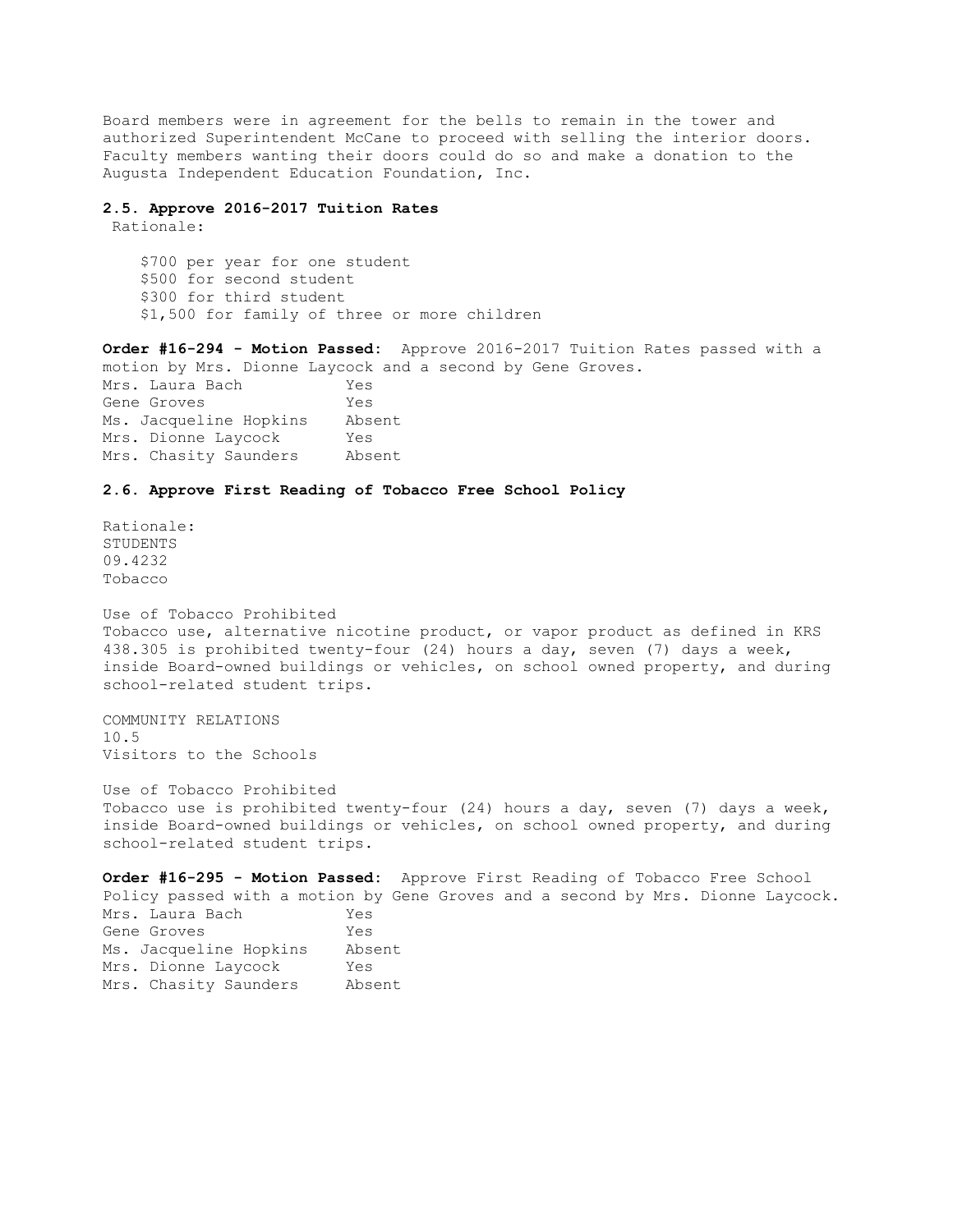# **3. Communications**

#### **3.1. Superintendent's Report**

Rationale:

Superintendent McCane stated the district was awarded \$19,000 in technology grant funds through the R.C. Durr Foundation, Inc. She stated competitive grants were awarded for \$15,000 to replace the computers in the new computer lab which are now eight years old, \$2,000 for a set of Kindle Fire tablet devices for an English classroom and \$2,000 awarded for Lego Robotics and Laptops for the science department.

Superintendent McCane informed the board the Augusta Alumni Association is in the process of joining the Augusta Independent Educational Foundation, Inc. Directors of both groups felt it mutually benefited both groups and the mission and goals were the same.

Augusta Independent and Bracken County officials met to discuss partial seeding. Superintendent McCane stated Bracken County proposed partial seeding for baseball, softball and volleyball only. Furthermore, she stated the majority was not in favor of partial seeding because it was not in our students' best interests. Board members unanimously favored remaining with a district draw. Superintendent McCane stated she would be a mentor to the new superintendent of Silver Grove Independent for the upcoming year.

# **3.2. Superintendent Professional Growth and Effectiveness System 2015-2016**

Rationale:

Superintendent McCane reviewed the 2015-2016 Superintendent Leadership Plan, Self-Assessment and Summary of Evidence with board members.

Chairman, Laura Bach stated board members would use that information to determine the Superintendent's Summative Evaluation which would be reviewed during the July board meeting.

# **3.3. Citizens**

# **3.4. Board Members**

## **4. Business and Consent**

**Order #16-296 - Motion Passed:** Approval of the Business and Consent items as presented passed with a motion by Mrs. Dionne Laycock and a second by Gene Groves.

| Mrs. Laura Bach        | Yes    |
|------------------------|--------|
| Gene Groves            | Yes    |
| Ms. Jacqueline Hopkins | Absent |
| Mrs. Dionne Laycock    | Yes    |
| Mrs. Chasity Saunders  | Absent |

#### **4.1. Approve Previous Meeting Minutes**

**4.2. Approve Use of District Property** 

**4.3. Approve 2016-2017 Spanish Teacher Contract** 

## Rationale:

Robertson County and Augusta Independent again are splitting a Spanish teacher to provide instruction in both districts daily. The teacher is employed fulltime by Robertson County and Augusta will again enter a contract to split the teacher 50%. The teacher will be at Augusta in the afternoons and work .5 and in the mornings at Robertson County and work .5. The contract is a regular 185 day contract like the prior years.